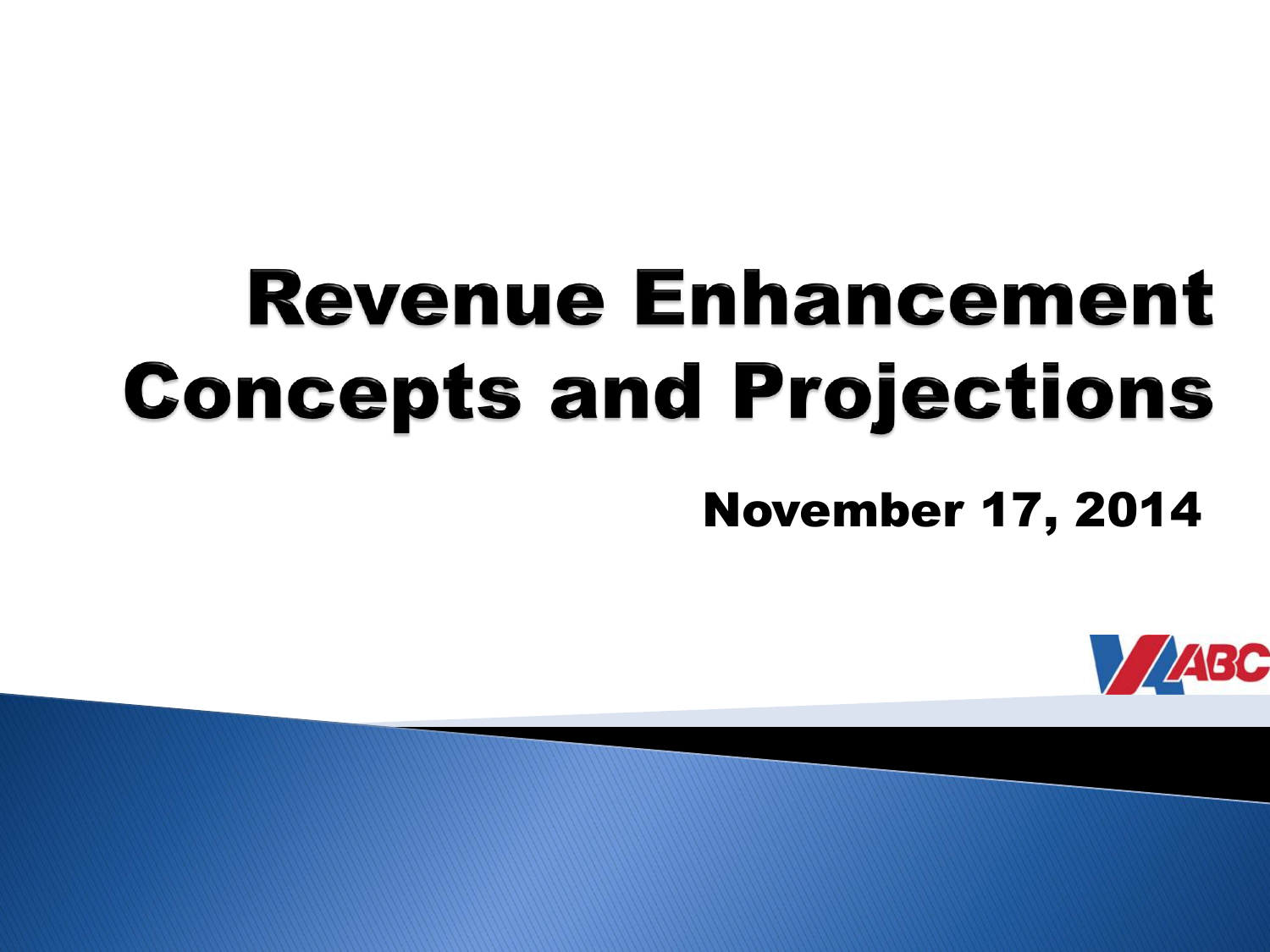## **Increasing the Markup**

|                | <b>Net Revenue Increase</b> |             |
|----------------|-----------------------------|-------------|
|                | <b>FY15</b>                 | <b>FY16</b> |
| $1\%$          | \$1,461,653                 | \$2,535,529 |
| 1% Dec, 1% May | \$1,875,993                 | \$5,040,873 |
| 2%             | \$2,905,905                 | \$5,040,873 |
| 3%             | \$4,332,756                 | \$7,516,032 |
| 4%             | \$5,742,207                 | \$9,961,006 |

- ▶ The current average retail price is approximately \$15.00
- A 2% increase in the markup equates to an increase of \$0.20 on the average retail price

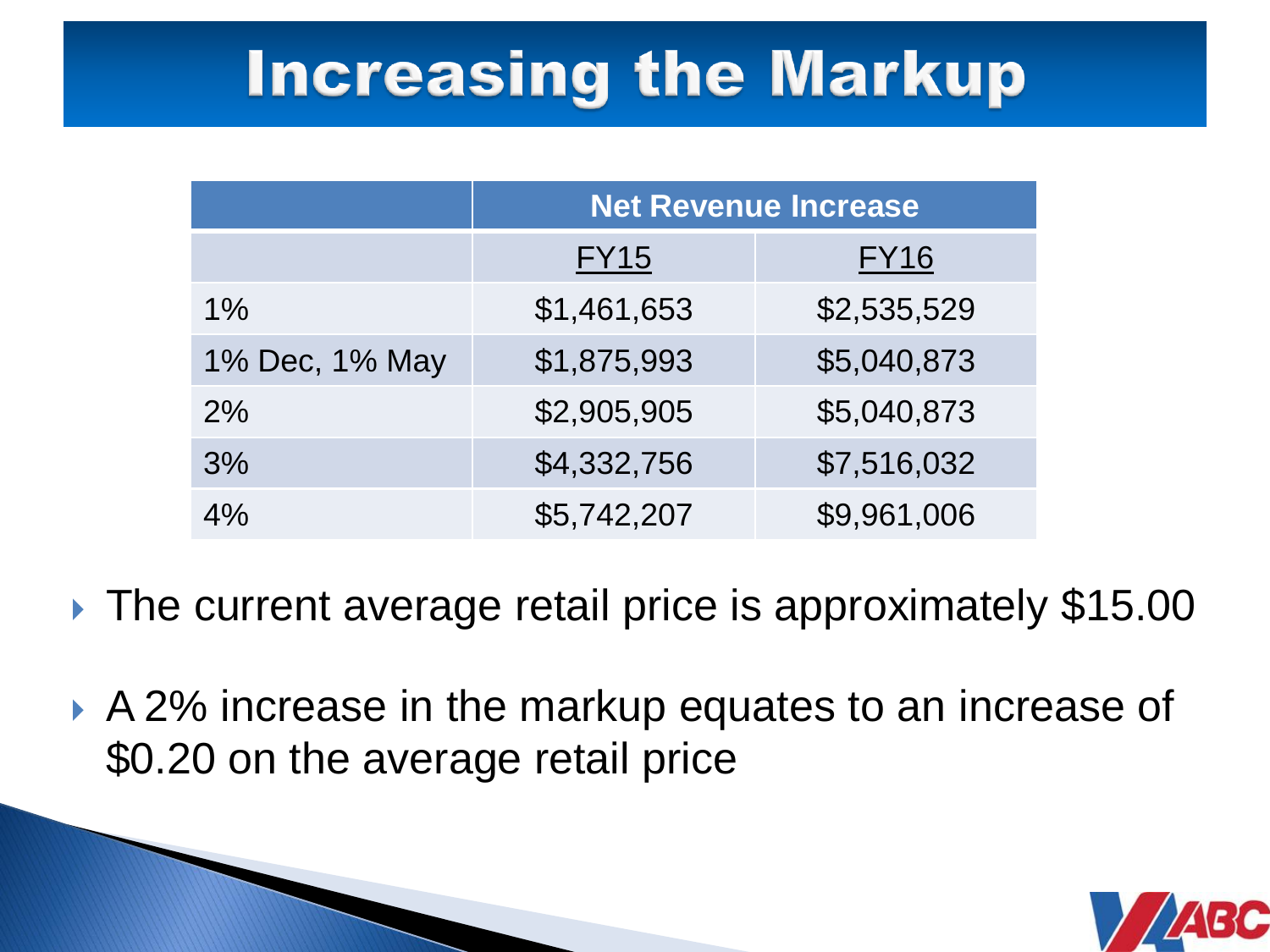### **Case Handling**

- ▶ Current case handling fee is \$1.00
	- ▶ Last updated in 1988
- ▶ Current cost per case for Logistics division is \$2.07

|                      | <b>Net Revenue Increase</b> |                  |
|----------------------|-----------------------------|------------------|
|                      | <b>FY15</b>                 | FY <sub>16</sub> |
| \$2 case handling    | \$2,966,406                 | \$5,203,779      |
| \$2.25 case handling | \$3,665,083                 | \$6,429,426      |

▶ A \$2 case handling fee will equate to an increase of \$0.20 on the average retail price

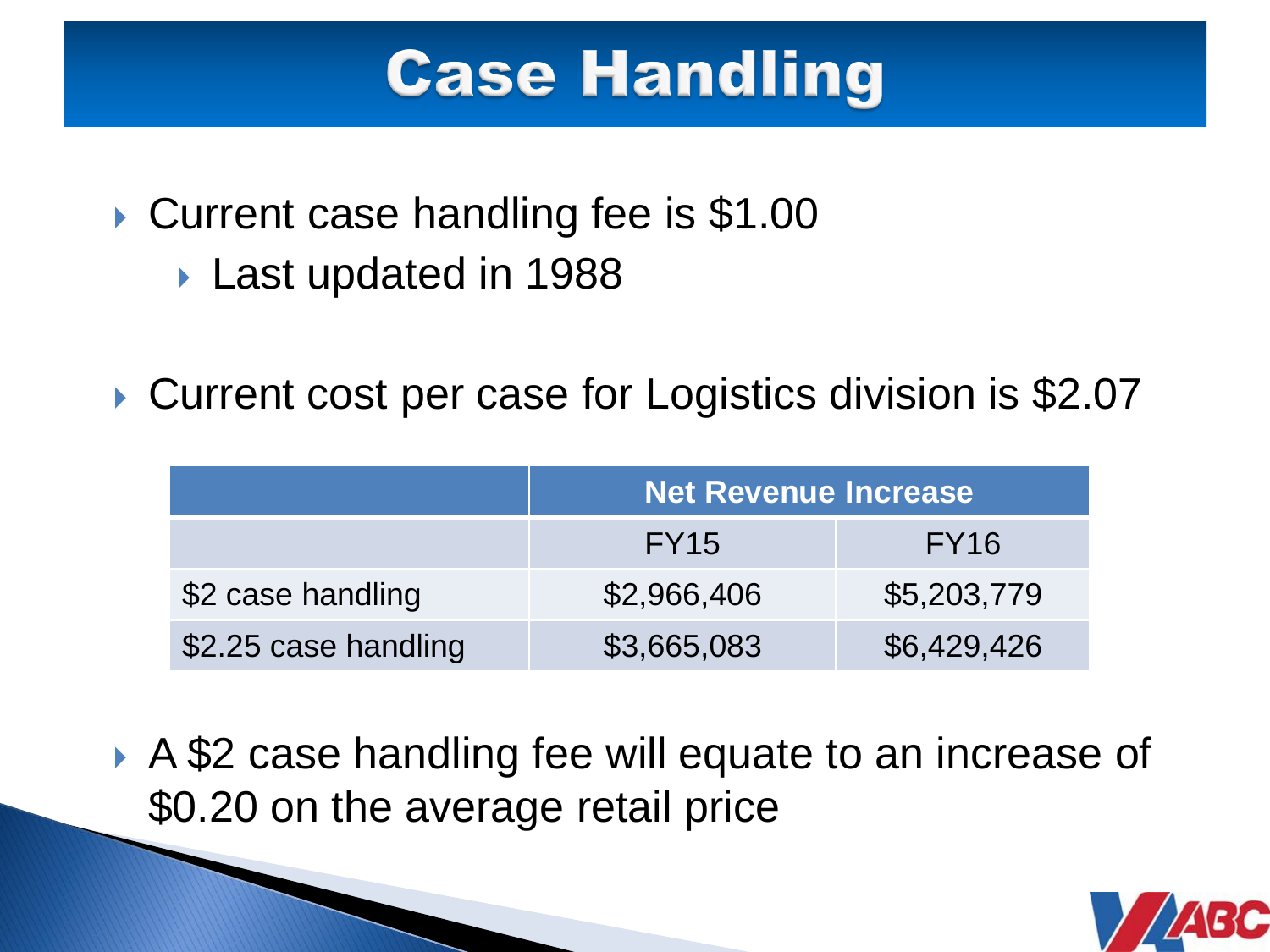## **Increasing 50mL Markup**

▶ Markup on 50mL was reduced from 70% in 1994 to encourage product trial

|                         | <b>Net Revenue Increase</b> |             |
|-------------------------|-----------------------------|-------------|
|                         | <b>FY15</b>                 | <b>FY16</b> |
| $49\% \rightarrow 65\%$ | \$696,548                   | \$1,263,231 |
| $49\% \rightarrow 69\%$ | \$855,060                   | \$1,550,703 |
| $49\% \rightarrow 71\%$ | \$887,126                   | \$1,608,856 |

- ▶ The current retail price of the #1 selling 50mL is \$1.30
- Increasing the markup to 69% will equate to an increase of \$0.15 in the retail price

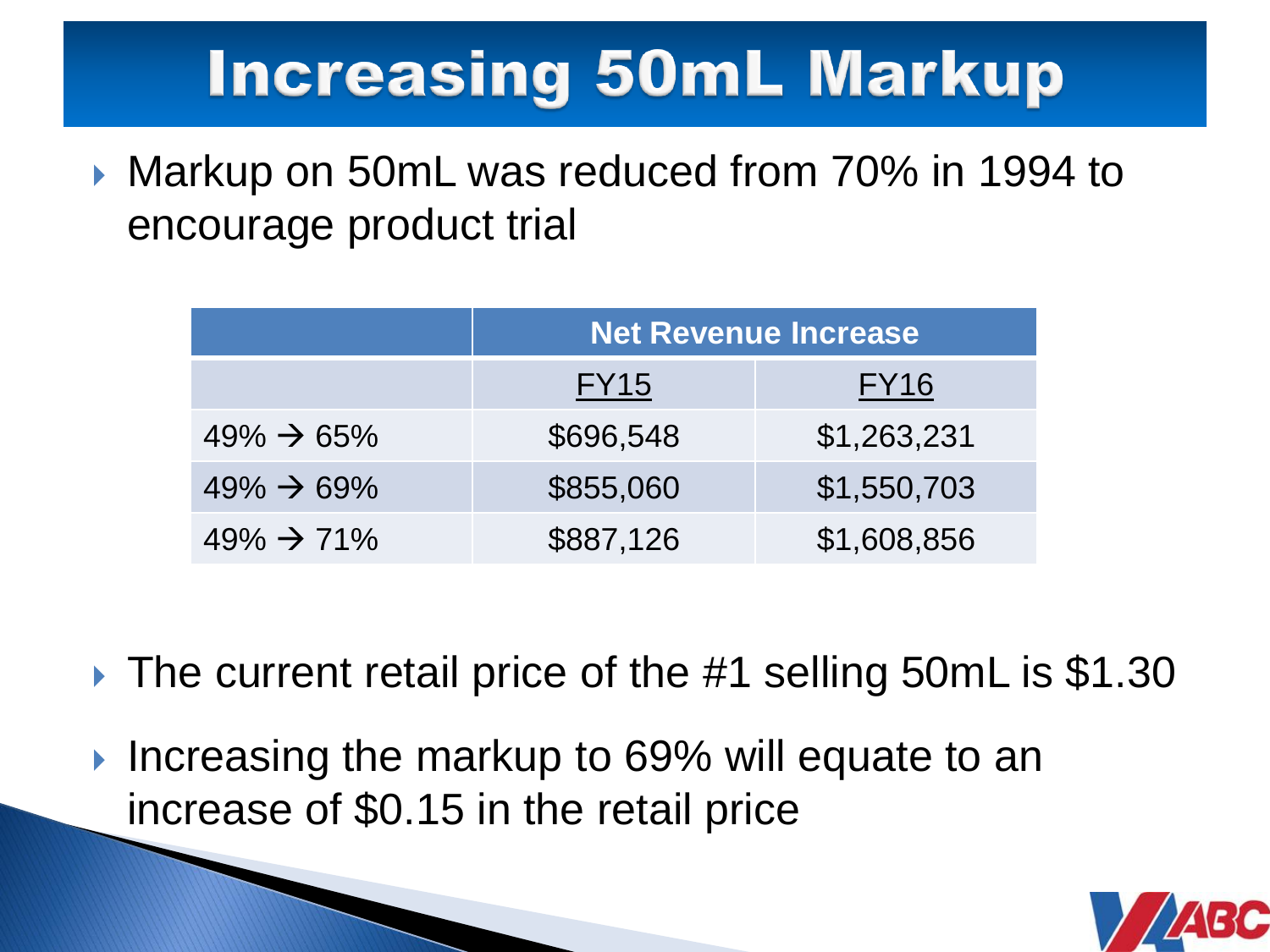# **Supplier and Industry Response**

- ▶ Increasing License Fees
- ▶ Rounding to \$0.09
- ▶ Increasing Special Order markup
- ▶ Opening More New Stores
- ▶ Expanding Hours of Operation

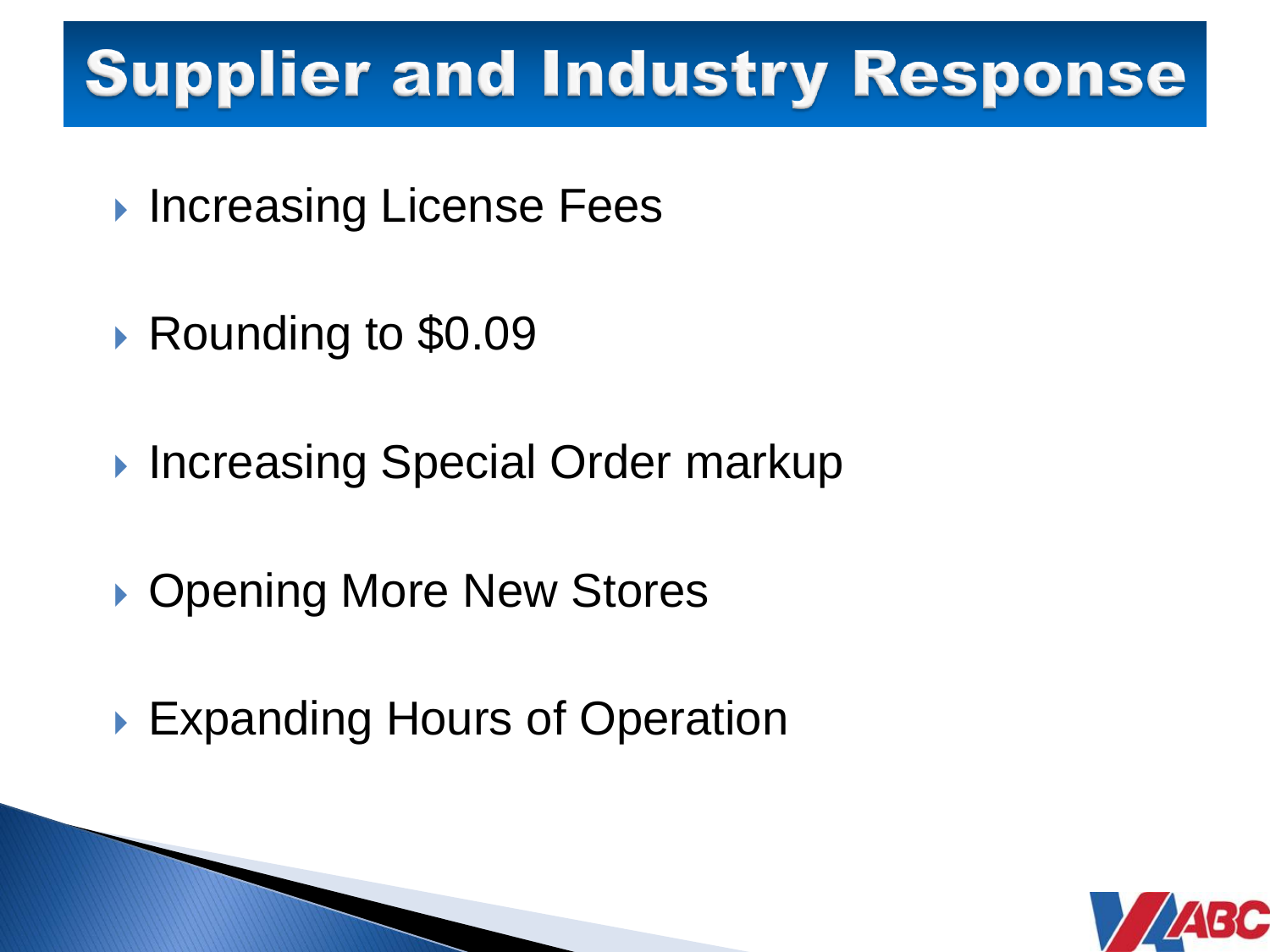### **Increasing License Fees**

- FY2014 License Fees = \$12M
- ▶ Requires legislative change
- ▶ Would not have impact until FY16

### **Rounding to the "nines"**

- ▶ Have all prices end in increments of \$0.09
- Increased revenue in the range of:
	- \$1.5M for FY15
	- \$2.7M for FY16

▶ Rounding to the "nines" equates to an increase of \$0.04 or \$0.09 in retail price

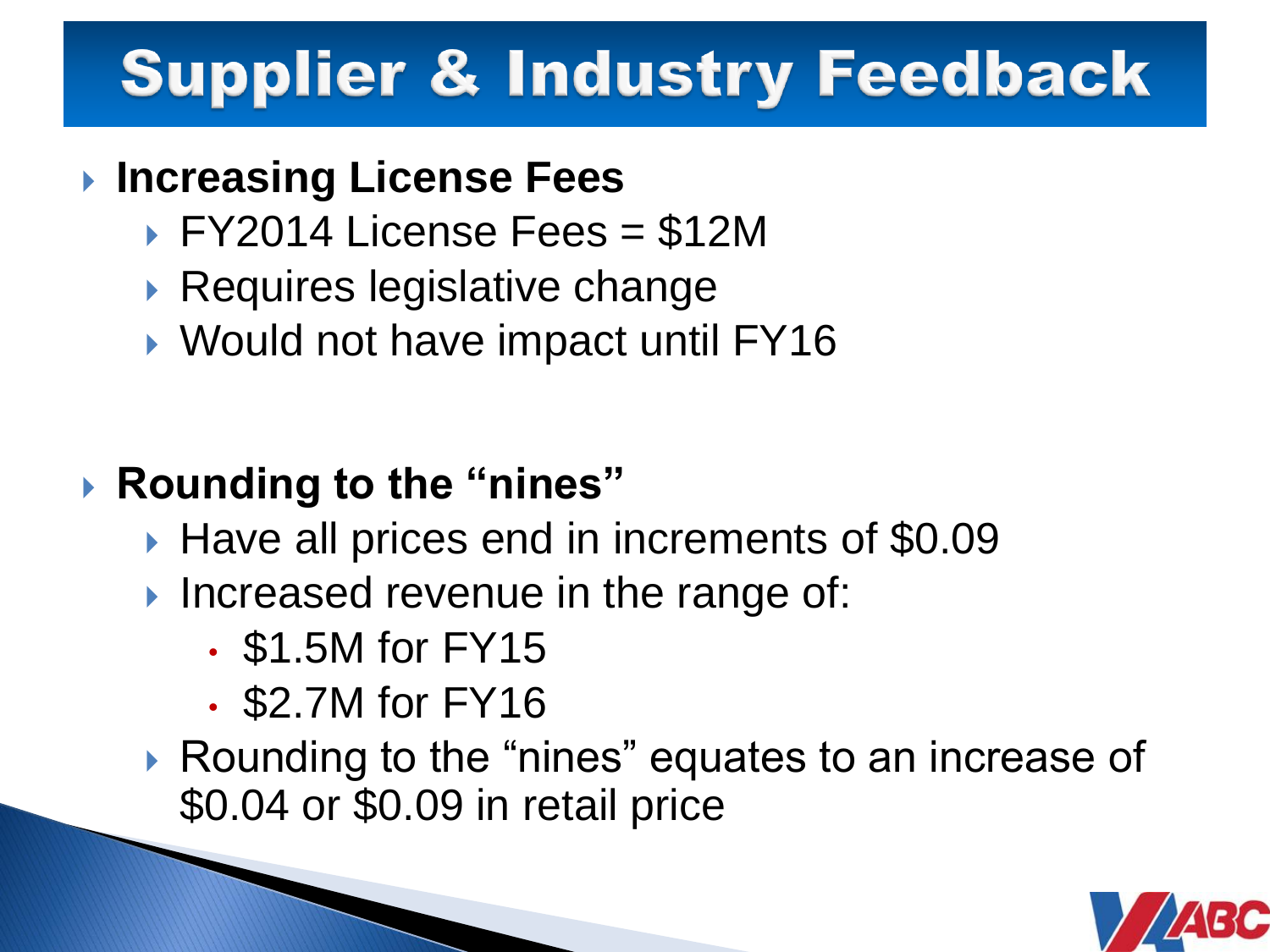### **Increasing Special Order markup**

- $\triangleright$  FY14 Special Orders = \$4.3M in sales
- ▶ Suggested change from 5% to 10%
- Increased revenue in the range of:
- **\$38,000 for FY15**
- \$69,000 for FY16

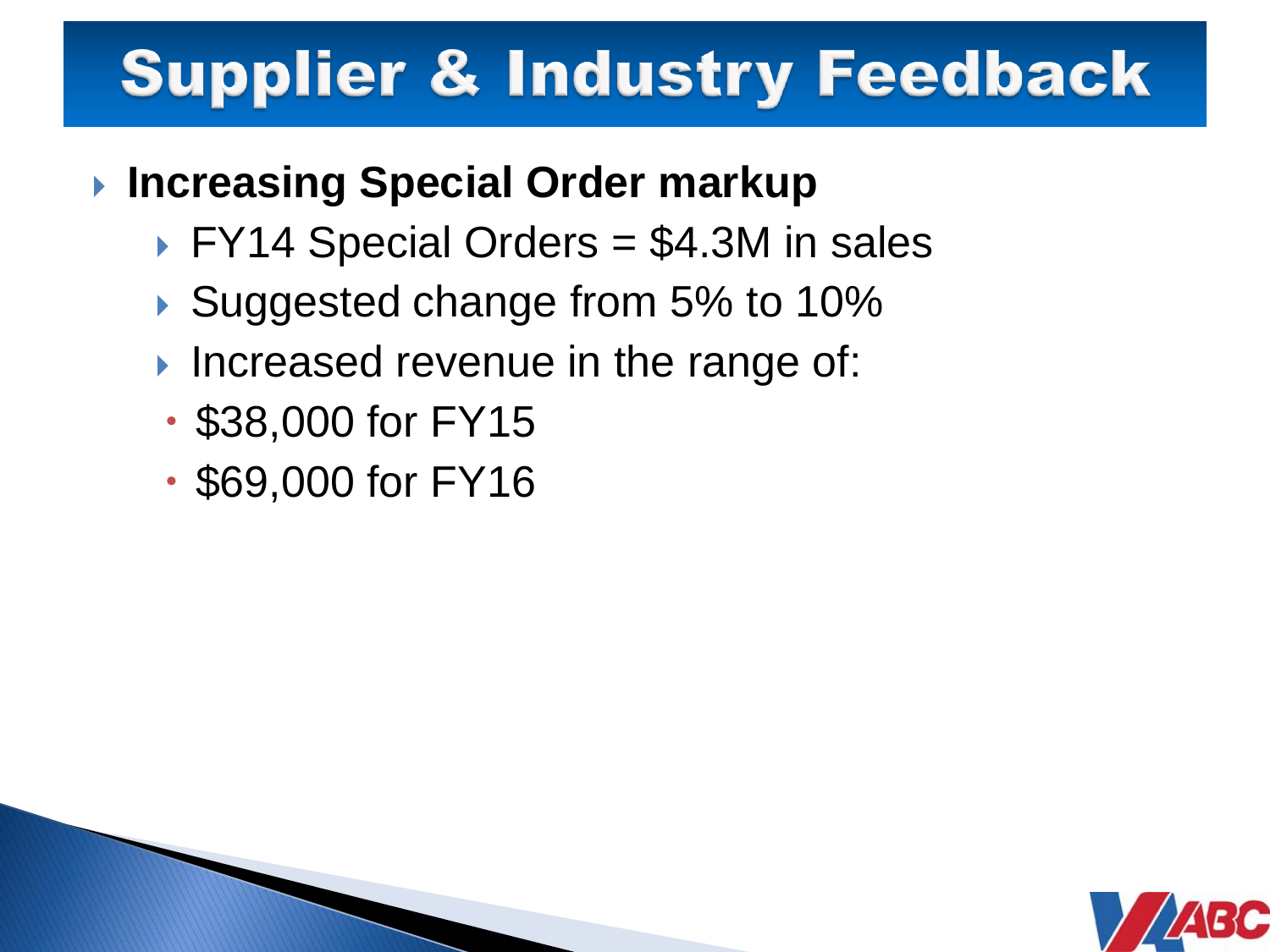### **Opening More New Stores**

- ▶ Current target is 7 to 8 new stores each year
- ▶ Maintains population density per store
- ▶ Takes an average of 1 year to go from identification to opening of a new store
- ▶ Payback period of 16 months
- ▶ \$140,000 incremental revenue per store years 2-5
- ▶ Similar results could be expected with new stores opening in FY15 (i.e. revenue realized in FY17)

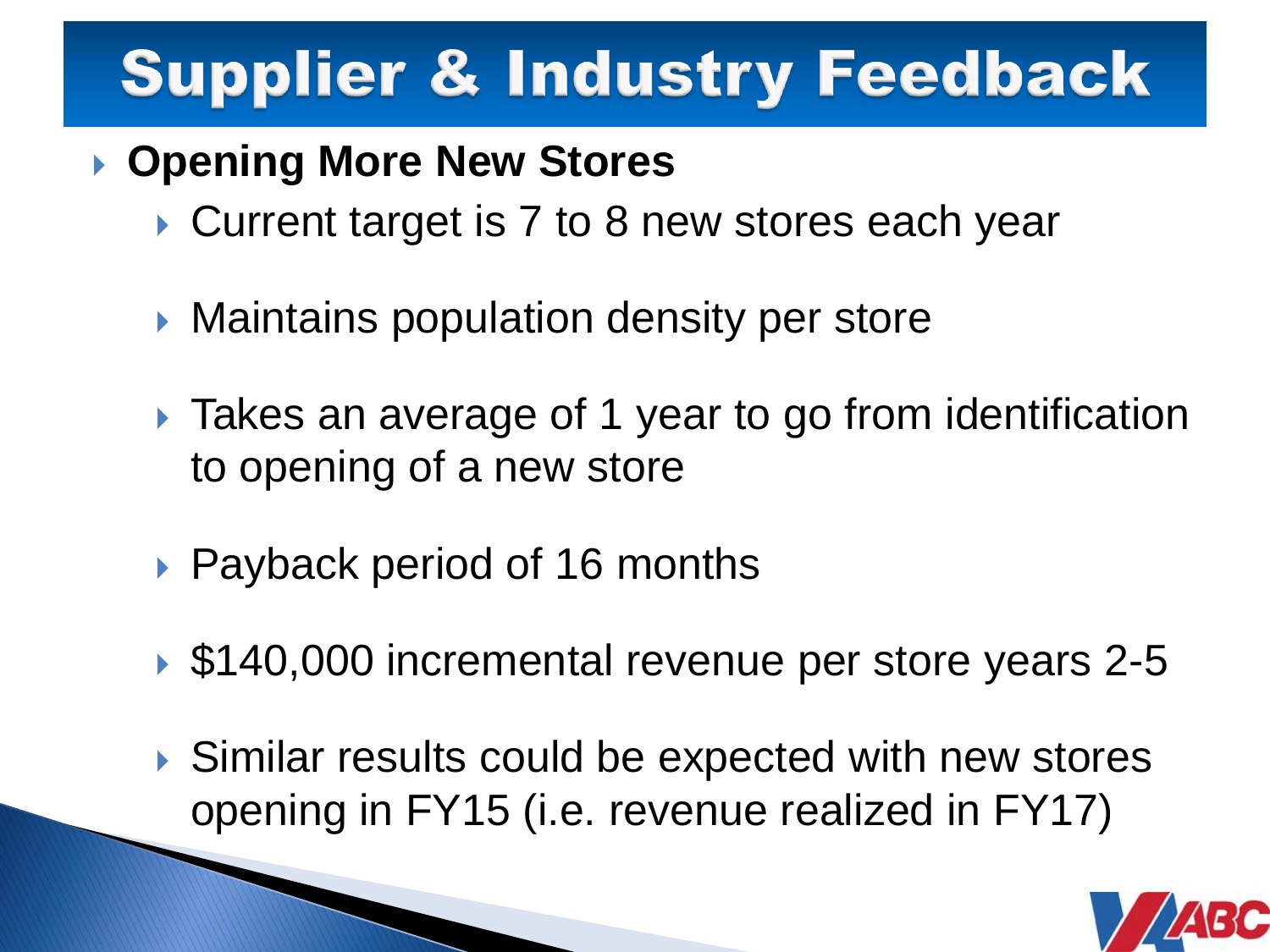### **Expanding Friday-Saturday Operational Hours**

- ▶ 304 of 350 stores are open to 9pm or later on Friday and Saturday
- ▶ Volume of business (transactions and sales) used to justify later store hours upon request
- ▶ Customer and employee safety considerations
- ▶ Business hours of adjacent retailers
- **Projected revenue undetermined** 
	- Concern of spreading business rather than generating incremental revenue

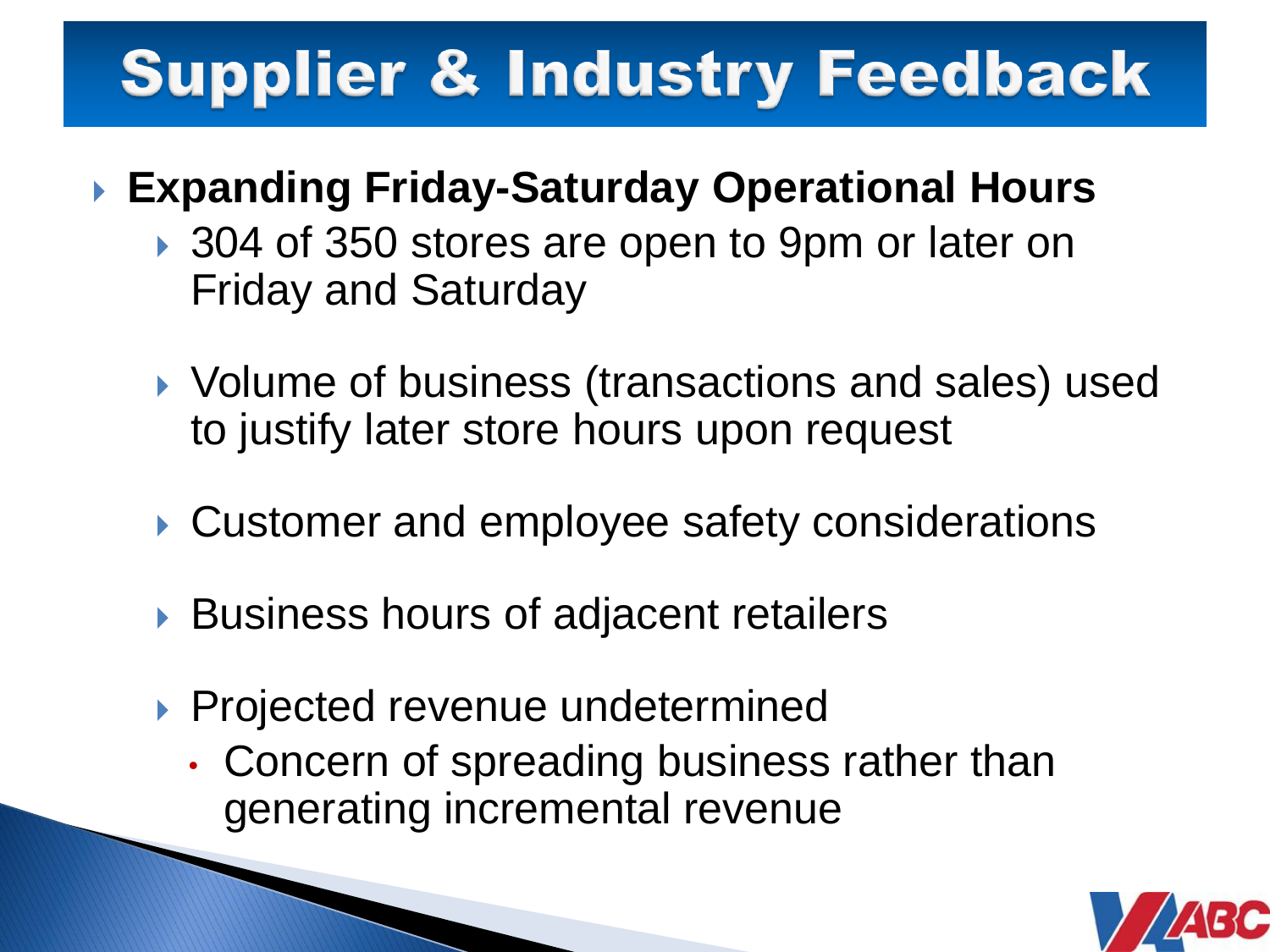### **Expanding Sunday Operational Hours**

- ▶ Currently open from 1pm 6pm
- ▶ Opening prior to 1pm on Sunday requires legislative change
- ▶ Busiest hour is 1pm 2pm
- $\triangleright$  The last hour (5pm 6pm) is the second busiest hour
	- Projected revenue is uncertain
	- Continue to evaluate stores to identify which provide the best opportunity for later hours

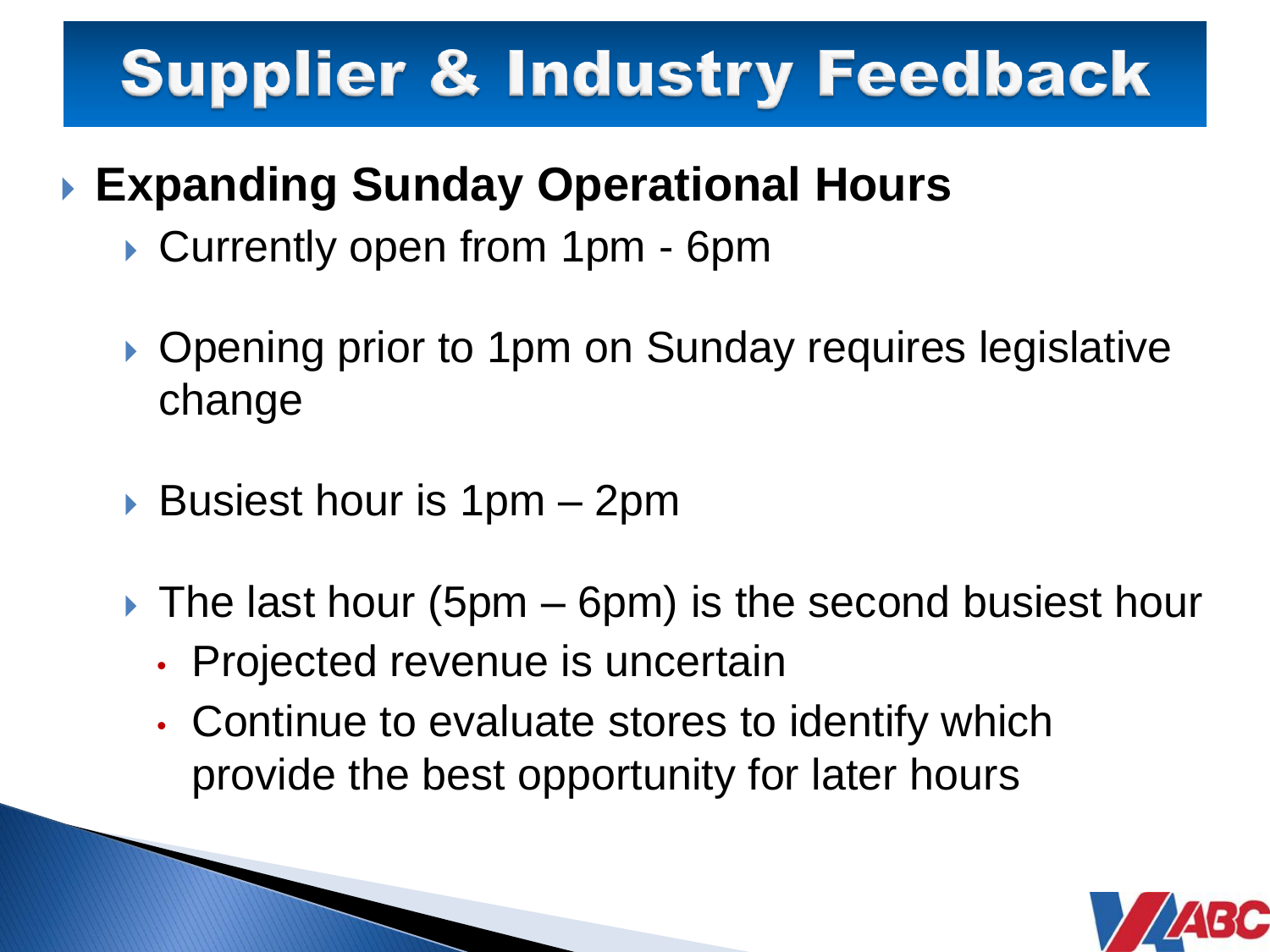### **Implementation**

#### **Dec. 1st Effective Date**

Pro:

- ▶ Captures sales for entire peak month of December
- ▶ Coincides with monthly price changes

#### Con:

 $\blacktriangleright$  Limits time for suppliers to adjust prices if so desired

#### **Dec. 8th or 15th Effective Date** Pro:

▶ Allows more time for suppliers to adjust prices if so desired

Con:

- ▶ Requires store personnel to reset shelf prices twice
- ▶ Reduces opportunity for additional revenue